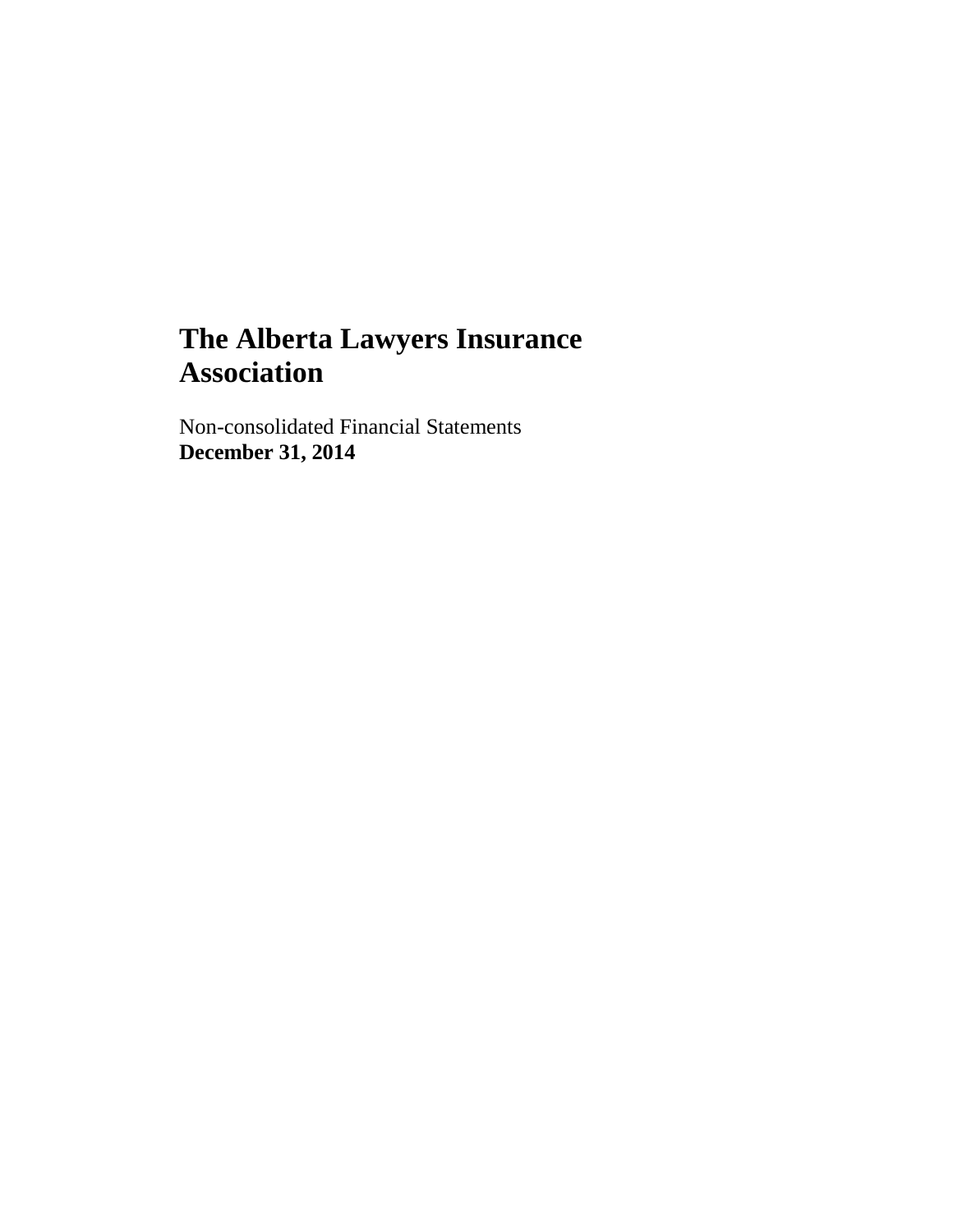

February 26 2015

#### **Independent Auditor's Report**

#### **To the Directors of the Alberta Lawyers Insurance Association**

We have audited the accompanying non-consolidated financial statements of the Alberta Lawyers Insurance Association, which comprise the non-consolidated balance sheet as at December 31, 2014 and the non-consolidated statement of revenue, expenses and unrestricted net assets and statement of cash flows for the year then ended, and the related notes, which comprise a summary of significant accounting policies and other explanatory information.

#### **Management's responsibility for the financial statements**

Management is responsible for the preparation and fair presentation of these non-consolidated financial statements in accordance with Canadian accounting standards for not-for-profit organizations, and for such internal control as management determines is necessary to enable the preparation of nonconsolidated financial statements that are free from material misstatement, whether due to fraud or error.

#### **Auditor's responsibility**

Our responsibility is to express an opinion on these non-consolidated financial statements based on our audit. We conducted our audit in accordance with Canadian generally accepted auditing standards. Those standards require that we comply with ethical requirements and plan and perform the audit to obtain reasonable assurance about whether the non-consolidated financial statements are free from material misstatement.

An audit involves performing procedures to obtain audit evidence about the amounts and disclosures in the non-consolidated financial statements. The procedures selected depend on the auditor's judgment, including the assessment of the risks of material misstatement of the non-consolidated financial statements, whether due to fraud or error. In making those risk assessments, the auditor considers internal control relevant to the entity's preparation and fair presentation of the non-consolidated financial statements in order to design audit procedures that are appropriate in the circumstances, but not for the purpose of expressing an opinion on the effectiveness of the entity's internal control. An audit also includes evaluating the appropriateness of accounting policies used and the reasonableness of accounting estimates made by management, as well as evaluating the overall presentation of the non-consolidated financial statements.

We believe that the audit evidence we have obtained is sufficient and appropriate to provide a basis for our audit opinion.

#### **Opinion**

In our opinion, the non-consolidated financial statements present fairly, in all material respects, the financial position of Alberta Lawyers Insurance Association as at December 31, 2014 and the results of its operations and its cash flows for the year then ended in accordance with Canadian accounting standards for not-for-profit organizations.

Pricewaterhouse Coopers LLP

**Chartered Accountants**

*PricewaterhouseCoopers LLP 111 5th Avenue SW, Suite 3100, Calgary, Alberta, Canada T2P 5L3 T: +1 403 509 7500, F: +1 403 781 1825*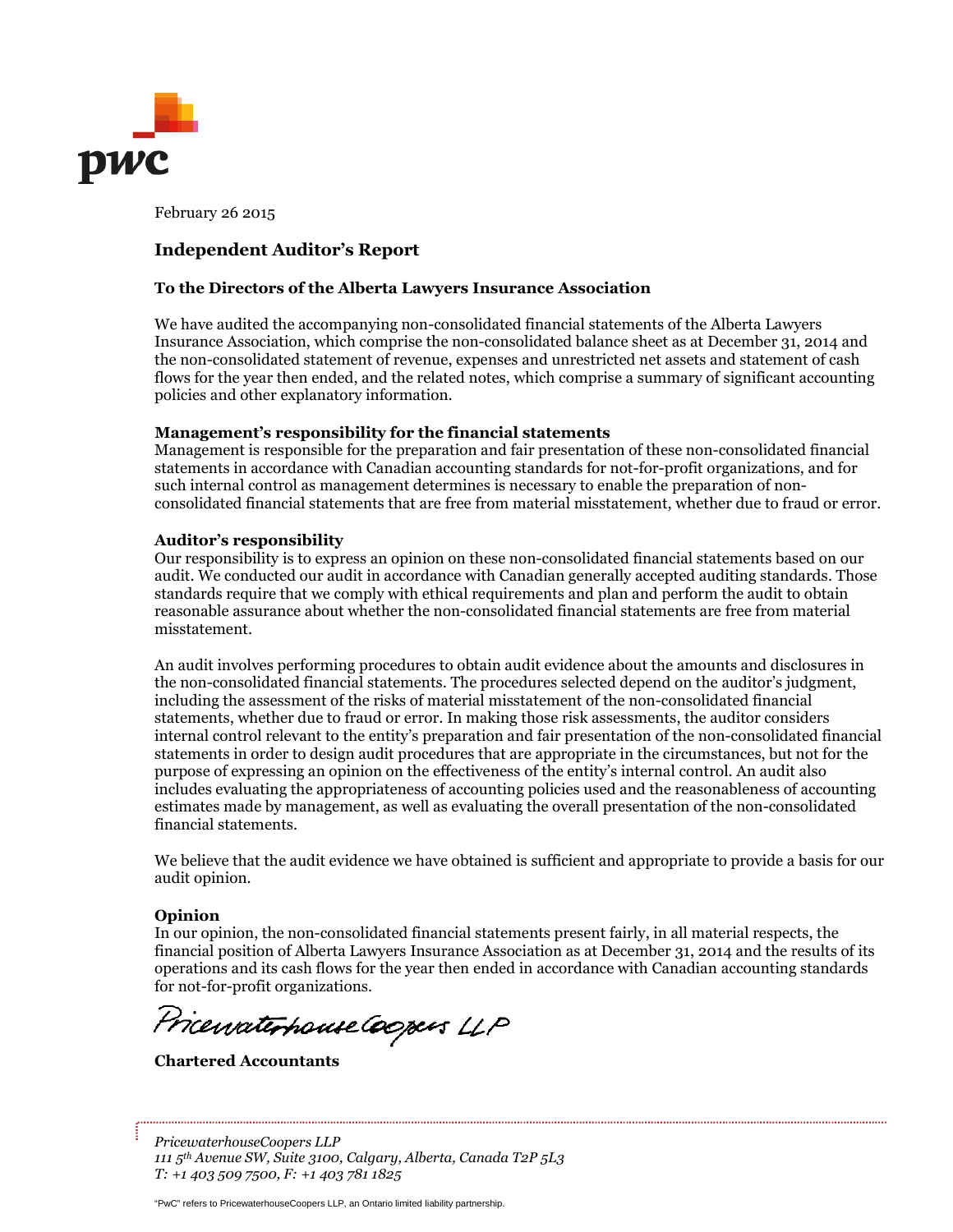Non-consolidated Balance Sheet **As at December 31, 2014**

|                                                                                                                              | December 31,<br>2014<br>\$                      | December 31,<br>2013<br>\$         |
|------------------------------------------------------------------------------------------------------------------------------|-------------------------------------------------|------------------------------------|
| <b>Assets</b>                                                                                                                |                                                 |                                    |
|                                                                                                                              |                                                 |                                    |
| <b>Current assets</b><br>Cash and cash equivalents<br>Accounts receivable<br>Prepaid expenses<br>Accrued interest receivable | 17,523,032<br>5,504,821<br>2,464,925<br>264,629 | 12,135,918<br>4,278,153<br>388,534 |
| Due from 1452597 Alberta Ltd. (note 8)<br>Due from Law Society of Alberta (note 8)                                           | 400,000<br>10,336                               | 554,537<br>86,133                  |
|                                                                                                                              | 26,167,743                                      | 17,443,275                         |
| <b>Investments</b> (note 3)                                                                                                  | 93,790,989                                      | 100,413,317                        |
| <b>Capital assets</b> (note 4)                                                                                               | 3,852                                           | 13,864                             |
|                                                                                                                              | 119,962,584                                     | 117,870,456                        |
| <b>Liabilities and Net Assets</b>                                                                                            |                                                 |                                    |
| <b>Current liabilities</b>                                                                                                   |                                                 |                                    |
| Accounts payable and accrued liabilities<br>Levy Deficiency (note 11)<br>Deferred revenue                                    | 158,032<br>1,697,770<br>12,002,042              | 179,152<br>1,401,262<br>11,219,855 |
|                                                                                                                              | 13,857,844                                      | 12,800,269                         |
| Long term liabilities                                                                                                        |                                                 |                                    |
| Pension plan payable (note 7)<br>Reserve for claims and related costs (note 6)                                               | 311,241<br>70,996,000                           | 66,072,000                         |
|                                                                                                                              | 71,307,241                                      | 66,072,000                         |
| <b>Net assets</b>                                                                                                            |                                                 |                                    |
| Unrestricted<br>Share capital (note 5)                                                                                       | 34,797,479<br>20                                | 38,998,167<br>20                   |
|                                                                                                                              | 34,797,499                                      | 38,998,187                         |
|                                                                                                                              | 119,962,584                                     | 117,870,456                        |

## **Approved by the Board of Directors**

Original signed by A. Kirker, QC Director Director Orginal signed by D. Thompson, QC Director

The accompanying notes are an integral part of the financial statements.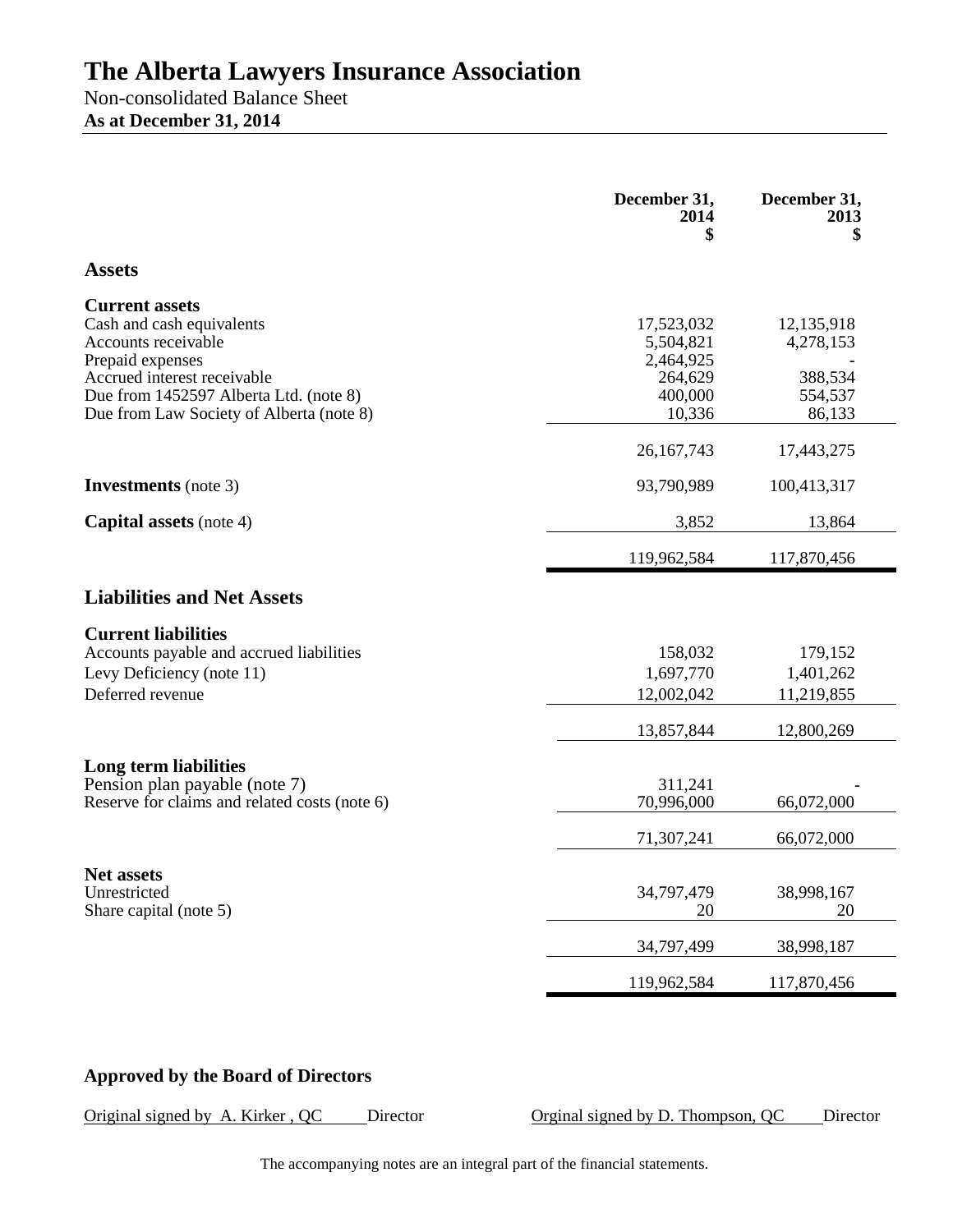Non-consolidated Statement of Revenue, Expenses and Unrestricted Net Assets **For the year ended December 31, 2014**

|                                                                                                                                                                                                                                                                                                                                                                                                                                                                                                      | <b>December</b><br>2014<br>\$                                                                                                                                                 | <b>December</b><br>2013<br>\$                                                                                                             |
|------------------------------------------------------------------------------------------------------------------------------------------------------------------------------------------------------------------------------------------------------------------------------------------------------------------------------------------------------------------------------------------------------------------------------------------------------------------------------------------------------|-------------------------------------------------------------------------------------------------------------------------------------------------------------------------------|-------------------------------------------------------------------------------------------------------------------------------------------|
| <b>Revenue</b><br>Annual levy<br>Investment income<br>Voluntary excess insurance administration fee<br>Management fee (note 8)                                                                                                                                                                                                                                                                                                                                                                       | 22,750,714<br>9,688,604<br>140,705<br>100,000                                                                                                                                 | 21,473,815<br>7,860,686                                                                                                                   |
|                                                                                                                                                                                                                                                                                                                                                                                                                                                                                                      | 32,680,023                                                                                                                                                                    | 29,334,501                                                                                                                                |
| <b>Expenses</b><br>Provision for claims and related costs (note 6)<br>Premium paid to the Canadian Lawyers Insurance Association<br>Premium paid to the Alberta Lawyers Insurance Exchange (note 8)<br>Salaries and employee benefits<br>Management fee (note 8)<br>Provision for input tax credits<br>Fair value write-down of due from 1452597 Ab Ltd. (note 8, 13)<br>Reinsurance<br>Investment counsel fee<br>Administration<br>Professional fees<br>Loss prevention<br>Amortization<br>Bad debt | 21,551,913<br>4,415,714<br>1,984,925<br>2,407,203<br>1,860,000<br>636,903<br>163,079<br>480,000<br>277,636<br>220,522<br>113,358<br>16,650<br>10,011<br>7,821<br>34, 145, 735 | 18,698,262<br>4,266,828<br>1,887,931<br>1,692,000<br>2,006,285<br>262,560<br>144,169<br>95,808<br>25,575<br>14,773<br>1,733<br>29,095,924 |
| Deficiency of revenue over expenses for the year<br>before the following                                                                                                                                                                                                                                                                                                                                                                                                                             | (1,465,712)                                                                                                                                                                   | 238,577                                                                                                                                   |
| Unrealized gain on the fair market value of investments                                                                                                                                                                                                                                                                                                                                                                                                                                              | 2,265,024                                                                                                                                                                     | 4,746,652                                                                                                                                 |
| Excess of revenue over expenses for the year                                                                                                                                                                                                                                                                                                                                                                                                                                                         | 799,312                                                                                                                                                                       | 4,985,229                                                                                                                                 |
| Unrestricted net assets – beginning of year                                                                                                                                                                                                                                                                                                                                                                                                                                                          | 38,998,187                                                                                                                                                                    | 34,012,938                                                                                                                                |
| <b>Less: Contribution to the Alberta Lawyers Insurance</b><br><b>Exchange (note 8)</b>                                                                                                                                                                                                                                                                                                                                                                                                               | 5,000,000                                                                                                                                                                     |                                                                                                                                           |
| Unrestricted net assets – end of year                                                                                                                                                                                                                                                                                                                                                                                                                                                                | 34,797,499                                                                                                                                                                    | 38,998,167                                                                                                                                |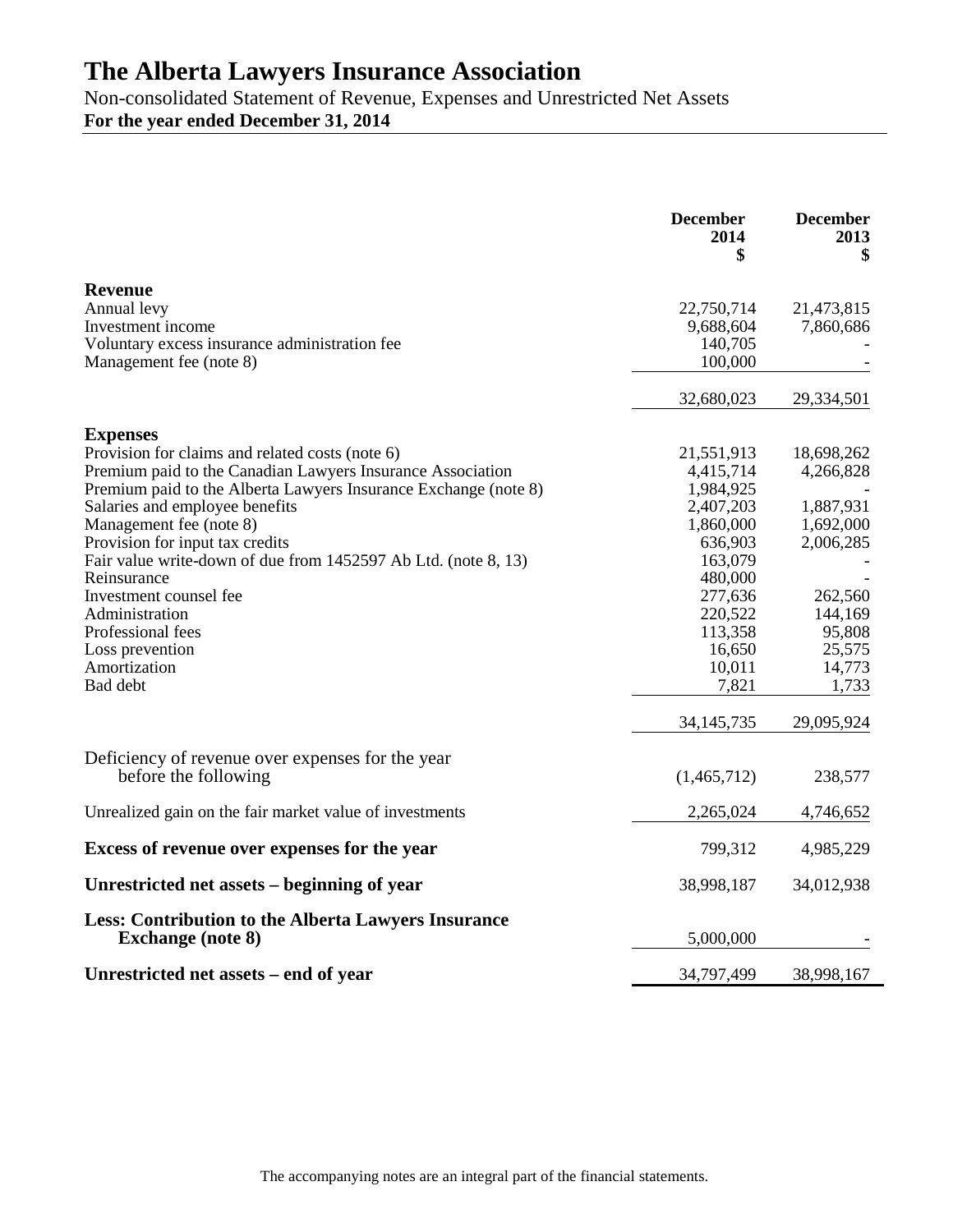Non-consolidated Statement of Cash Flows **For the year ended December 31, 2014**

|                                                                                                                                                                                                                            | <b>December</b><br>2014                             | <b>December</b><br>2013<br>\$                     |
|----------------------------------------------------------------------------------------------------------------------------------------------------------------------------------------------------------------------------|-----------------------------------------------------|---------------------------------------------------|
| Cash provided by (used in)                                                                                                                                                                                                 |                                                     |                                                   |
| <b>Operating activities</b><br>(Deficiency) excess of revenue over expenses for the year<br>Items not affecting cash<br>Amortization<br>Gain on sale of investments<br>Unrealized gain on fair market value of investments | (4,200,688)<br>10,011<br>(6,630,430)<br>(2,265,024) | 4,985,229<br>14,773<br>(5,174,911)<br>(4,746,652) |
| Provision for claims and related costs (note 6)                                                                                                                                                                            | 21,551,913                                          | 18,698,262                                        |
|                                                                                                                                                                                                                            | 8,465,782                                           | 13,776,701                                        |
| Increase (decrease) in pension plan payable<br>Changes in non-cash working capital items<br>Claims and related costs paid $-$ net of recoveries (note 6)                                                                   | 311,241<br>(2,279,779)<br>(16,627,913)              | (2,489,120)<br>(16,964,262)                       |
|                                                                                                                                                                                                                            | (10, 130, 669)                                      | (5,676,681)                                       |
| <b>Investing activities</b><br>Proceeds on disposal of investments<br>Purchase of investments<br>Purchase of capital assets                                                                                                | 46, 367, 575<br>(30, 849, 792)                      | 29,580,453<br>(28, 439, 432)<br>(891)             |
|                                                                                                                                                                                                                            | 15,517,783                                          | 1,140,130                                         |
| Increase (decrease) in cash and cash equivalents                                                                                                                                                                           | 5,387,114                                           | (4,536,551)                                       |
| Cash and cash equivalents – beginning of year                                                                                                                                                                              | 12,135,918                                          | 16,672,469                                        |
| Cash and cash equivalents – end of year                                                                                                                                                                                    | 17,523,032                                          | 12,135,918                                        |
| Cash and cash equivalents are comprised of<br>Cash<br>Cash equivalents                                                                                                                                                     | 1,011,675<br>16,511,357                             | 1,289,176<br>10,846,742                           |
|                                                                                                                                                                                                                            | 17,523,032                                          | 12,135,918                                        |
| Interest received                                                                                                                                                                                                          | 1,983,111                                           | 1,626,127                                         |

The accompanying notes are an integral part of the financial statements.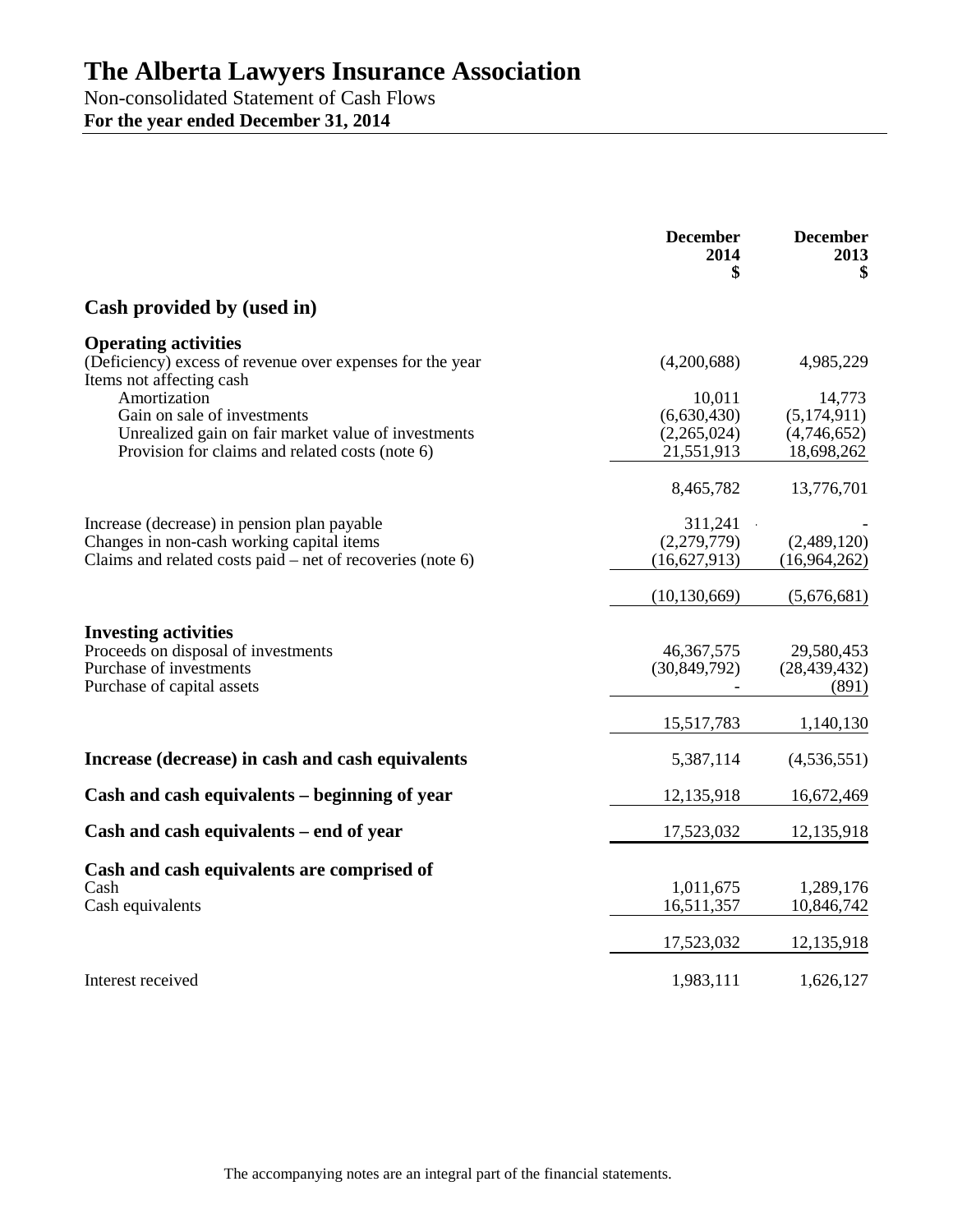## **1 General**

The Alberta Lawyers Insurance Association (the "Association") was incorporated on June 6, 1988 under Part 9 of the Companies Act of Alberta, chapter C-21, RSA 2000. On January 30, 2006, the Association was converted from a company limited by guarantee to a company limited by shares (see note 5). The Association administers a program under which each active member of the Law Society of Alberta (the "Law Society") in private practice (insured lawyers) has mandatory coverage for errors and omissions of \$1,000,000 per occurrence, with an annual aggregate limit of \$2,000,000. The Association meets the qualifications of a non-profit organization as defined by the Income Tax Act and as such is exempt from taxes. The financial statements of the Association are prepared on a non-consolidated basis (refer to Note 8 "Related Party Transactions").

Prior to July 1, 2014 the Association contracted with the Canadian Lawyers Insurance Association ("CLIA") for group coverage subject to a group deductible of \$500,000 for each claim. The Association was subject to premiums and other assessments that arose from the agreement with CLIA. The Association withdrew from CLIA effective June 30, 2014. In its place, the Alberta Lawyers Insurance Exchange (the "Exchange") was created effective July 1, 2014. The Exchange is a reciprocal insurance exchange through which the Law Society, the Association and insured lawyers entered into agreements of mutual indemnification. The Exchange provides the Association with group coverage subject to a deductible of \$500,000 for each claim. The accounting policies applied within the Exchange's financial statements are based on International Financial Reporting Standards (IFRS) effective for the period ended December 31, 2014, as approved by the Advisory Board on February 26, 2015.

## **2 Summary of significant accounting policies**

#### **Basis of accounting**

These financial statements are prepared in accordance with Canadian Accounting Standards for not for profit organizations (ASNPO) as issued by the Canadian Accounting Standards Board.

#### **Use of estimates**

The preparation of the financial statements in conformity with ASNPO requires management to make estimates and assumptions that affect the reported amount of assets and liabilities as at the date of the financial statements and the reported amounts of revenue and expenses during the reporting periods. Actual results could differ from these estimates.

#### **Revenue recognition**

The Association follows the deferral method for revenue recognition. The levy is determined prior to July  $1<sup>st</sup>$ annually, the commencement of the policy year, and amounts are due from insured lawyers prior to that date. Levy revenue is recorded evenly throughout the fiscal year. Amounts received or receivable from insured lawyers that pertain to the period subsequent to fiscal year end are deferred and recorded as revenue in the next fiscal year.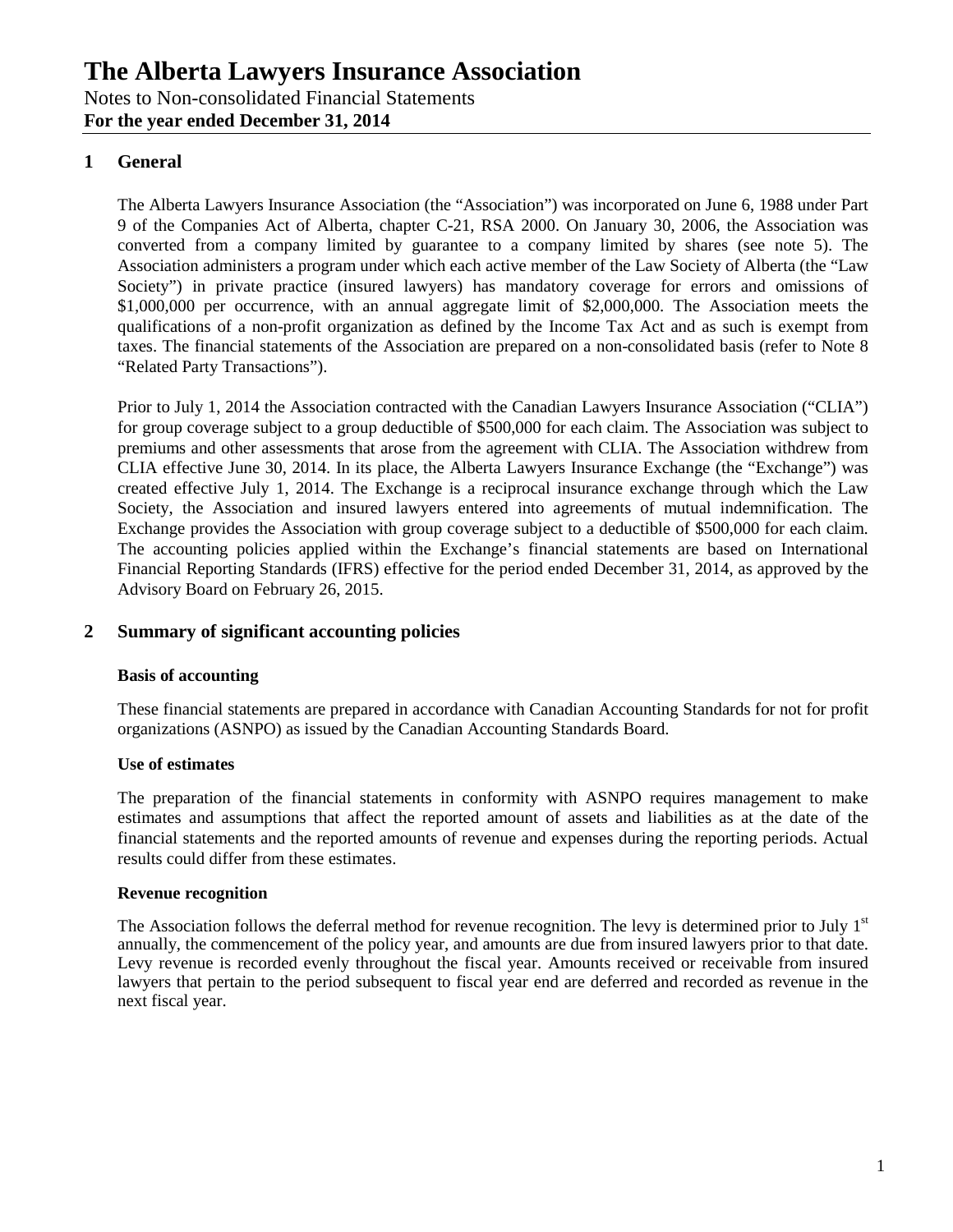#### **Investment income**

Investment income comprises interest, dividends, fund distributions, and gains and losses realized on the disposal of investments. Interest and dividends earned on investments are included as revenue on an accrual basis. The change in fair value of investments is recorded in the statement of revenue, expenses and net assets as an unrealized gain (loss).

#### **Reserve and Provision for claims and related costs**

The provision for claims and related costs is based upon the change from year to year in the reserve for claims and related costs. The reserve amount is the actuarially determined discounted cost of possible claims and related costs as at the end of the fiscal year.

The Association has engaged a third party actuary to provide an annual valuation of the reserve for claims and related costs in accordance with the standards of practice adopted by the Canadian Institute of Actuaries. For the purpose of the actuarial valuation, the actuary uses information contained in the Association's financial records.

#### **Recoveries**

Recoveries for claims and related costs from insurers and other third parties are recorded when they can be reasonably estimated and collectability is reasonably assured. Otherwise, the recovery is recorded when received.

#### **Cash and cash equivalents**

Cash and cash equivalents include cash and short-term investments comprised of treasury bills that are readily convertible to known amounts of cash and have an insignificant risk of change in value.

#### **Capital assets**

Capital assets are recorded at cost net of accumulated amortization. Amortization is calculated on a straightline basis at the following annual rates:

| Furniture and equipment | 20%     |
|-------------------------|---------|
| Computers               | 33 1/3% |

#### **Donated services**

A portion of the Association's work is dependent on the services of volunteers, in particular the significant contribution of the Benchers of the Law Society, the Advisory Board and committees of the Benchers and the Advisory Board. These services are not normally purchased by the Association and, due to the difficulty in determining their fair value, donated services are not recognized in these financial statements.

#### **Financial instruments**

The Association initially measures financial assets and financial liabilities at fair value. It subsequently measures its investments at fair value. The financial assets subsequently measured at amortized cost include cash and cash equivalents, accounts receivable and accrued interest receivable. The financial liabilities subsequently recorded at amortized cost include accounts payable and accrued liabilities.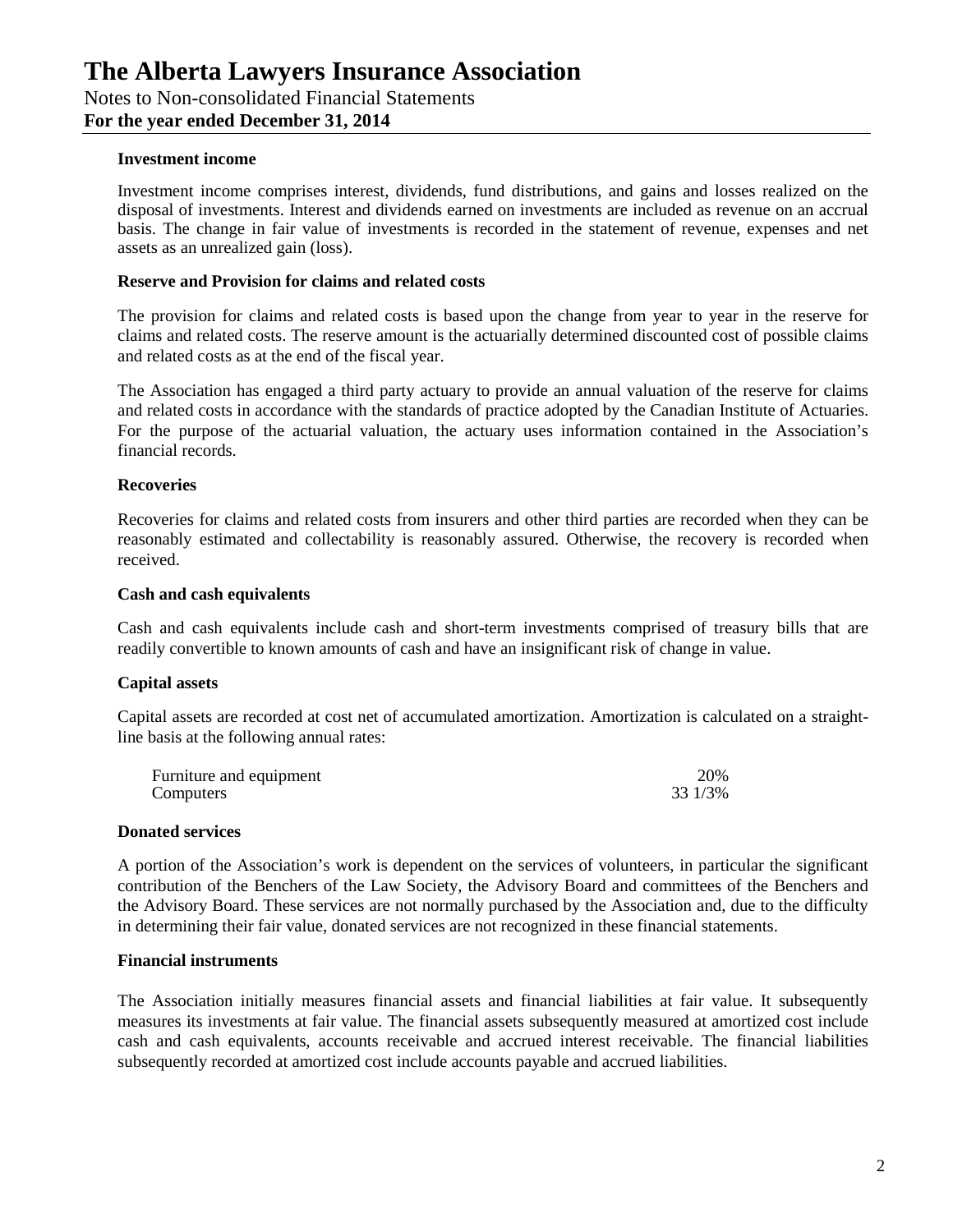Notes to Non-consolidated Financial Statements

**For the year ended December 31, 2014**

The Association's investments consist of equity securities, corporate bonds, municipal government bonds, provincial government bonds and federal government bonds. The investment in equity securities which are traded on active markets are recorded at fair value. The Association has elected to record the investments in corporate bonds, municipal government bonds, provincial government bonds and federal government bonds at fair value. Changes in fair value of the investments are recorded on the statement of revenue, expenses and unrestricted net assets. The investments which are not traded on active markets are recorded at cost.

Financial assets are tested for impairment at the end of each reporting period and when there are indications that the assets may be impaired.

### **3 Investments**

The Association's investments are governed by a Statement of Investment Policies and Goals as approved by the Benchers of the Law Society and managed under contract with an investment manager. The Association's investments are carried at fair market value, subject to normal market fluctuations, and the statement of revenue, expenses, and net assets reports both realized and unrealized gains and losses on investments. The Association's investments consist of bonds and equity investments.

Investments are as follows:

|                                                  | December 31,<br>2014<br>\$ | December 31,<br>2013<br>\$ |
|--------------------------------------------------|----------------------------|----------------------------|
| <b>Bonds denominated in Canadian dollars:</b>    |                            |                            |
| Corporate                                        | 20,012,810                 | 21, 101, 906               |
| Municipal government                             | 2,230,460                  | 2,121,440                  |
| Provincial government                            | 13,627,755                 | 16,023,165                 |
| Federal government                               | 17,373,418                 | 17,943,547                 |
|                                                  | 53,244,443                 | 57,190,058                 |
| <b>Equities denominated in Canadian dollars:</b> | 40,546,547                 | 43,223,259                 |
|                                                  | 93,790,989                 | 100,413,317                |

### **4 Capital assets**

|                                      | <b>December 31, 2014</b> |                                          | December 31,<br>2013 |                  |
|--------------------------------------|--------------------------|------------------------------------------|----------------------|------------------|
|                                      | Cost<br>\$               | <b>Accumulated</b><br>amortization<br>\$ | <b>Net</b><br>\$     | <b>Net</b><br>\$ |
| Furniture and equipment<br>Computers | 43,630<br>18,140         | 39,778<br>18,140                         | 3,852                | 10,841<br>3,023  |
|                                      | 61,770                   | 57,918                                   | 3,852                | 13,864           |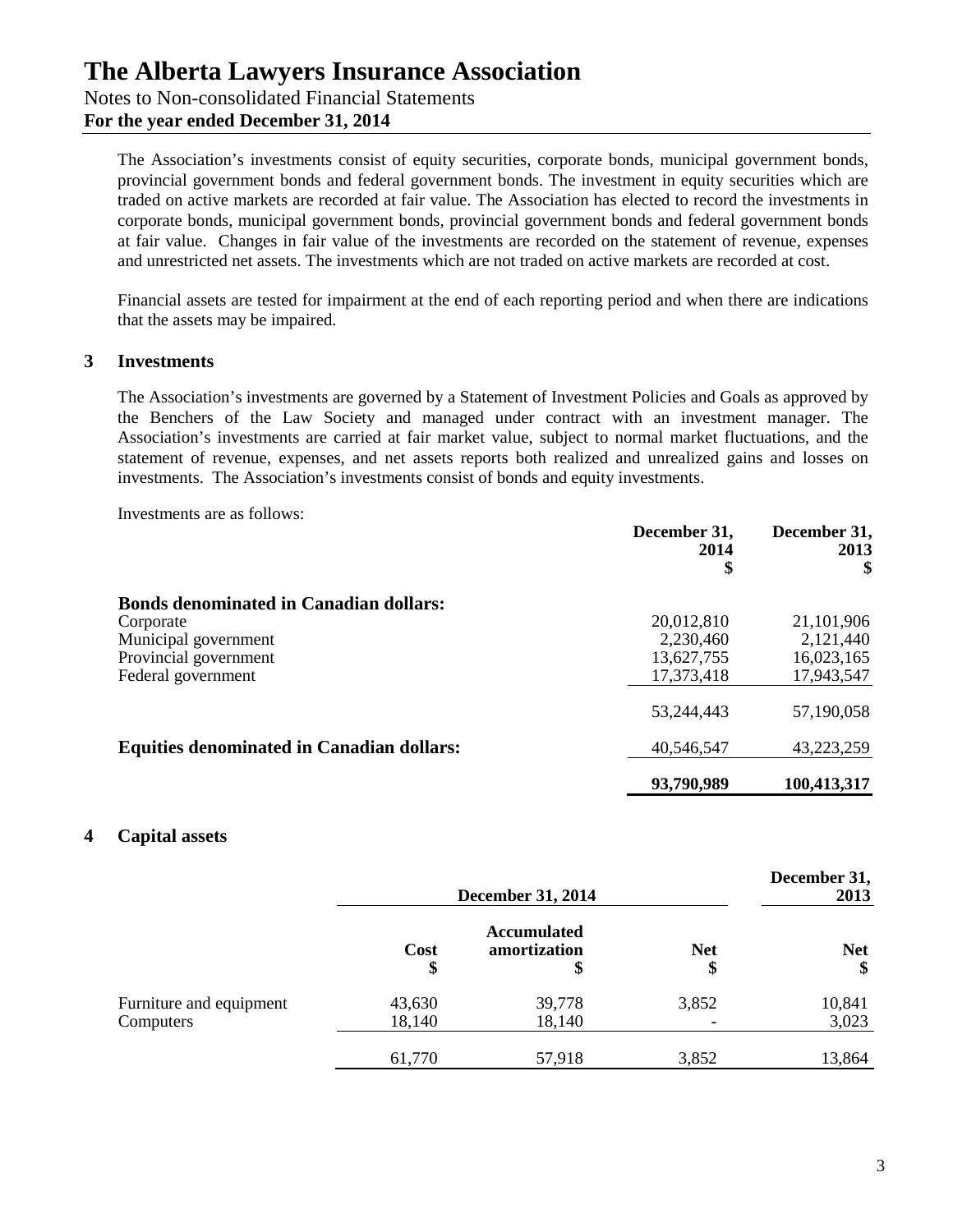## **5 Share capital**

On January 30, 2006, the Association was converted from a company limited by guarantee to a company limited by shares. As a result of this conversion, share capital of \$20 was issued representing four common shares; three shares issued to the Law Society and one common share issued to the person from time to time holding the office of Executive Director of the Law Society, as bare trustee for the Law Society.

### **6 Reserve for claims and related costs**

The change in the reserve for claims and related costs is summarized as follows:

|                                                                         | December 31,<br>2014<br>\$                                 | December 31,<br>2013                                      |
|-------------------------------------------------------------------------|------------------------------------------------------------|-----------------------------------------------------------|
| Reserve for claims and related costs – beginning of period              | 66,072,000                                                 | 64,338,000                                                |
| Claims paid and accrued<br>Related costs paid and accrued<br>Recoveries | (15,054,909)<br>(5,647,189)<br>4,074,185<br>(16, 627, 913) | (21,940,952)<br>(5,764,362)<br>10,741,052<br>(16,964,262) |
| Increase due to claims experience                                       | 21,551,913                                                 | 18,698,262                                                |
| Reserve for claims and related costs – end of period                    | 70,996,000                                                 | 66,072,000                                                |
| Actuarial liability<br>Provision for incurred but unreported claims     | 60,362,000<br>10,634,000                                   | 57,093,000<br>8,979,000                                   |
| <b>Reserve for claims and related costs</b>                             | 70,996,000                                                 | 66,072,000                                                |

Included in Provision for claims and related costs on the Non-consolidated statement of revenue, expenses and unrestricted net assets is the increase due to claims experience of \$21,551,913 (December 31, 2013 - \$18,698,262).

A portion of the reserve for claims and related costs is expected to be paid within the next fiscal year. This amount cannot be reasonably determined and therefore has not been included in current liabilities.

The discount rate applied by the actuary at December 31, 2014 is 2.81% (December 31, 2013 – 3.45%). The undiscounted reserve balance at December 31, 2014 is \$67,178,000 (December 31, 2013 – \$63,844,000).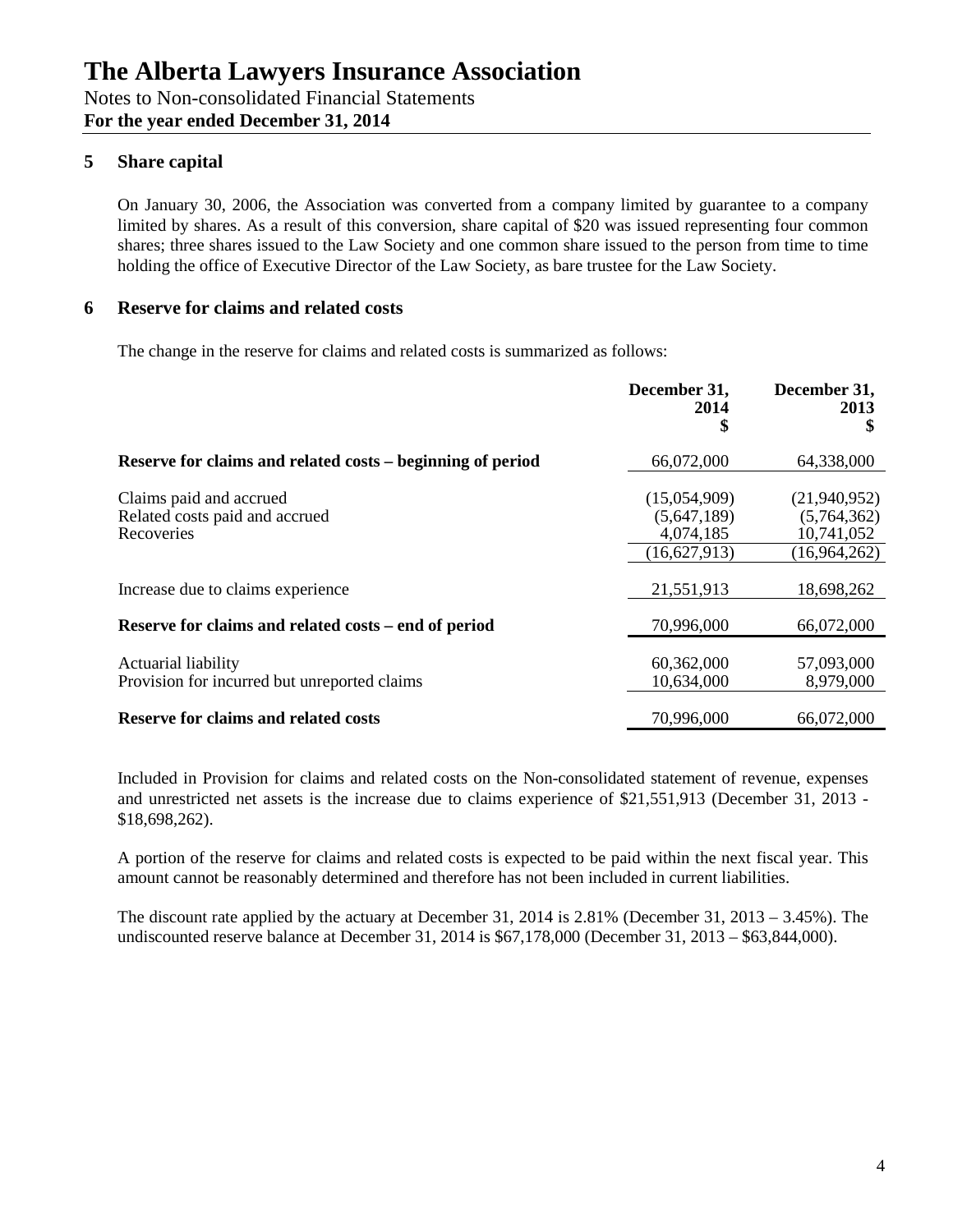Notes to Non-consolidated Financial Statements **For the year ended December 31, 2014**

## **7 Pension Plan**

## **a) Pension plan payable**

|                                                          | 2014<br>\$         |
|----------------------------------------------------------|--------------------|
| Pension accrued liability<br>Supplemental plan liability | 205,991<br>105,250 |
|                                                          | 311,241            |

The Association provides a non-contributory defined benefit pension plan to eligible management employees based on earnings and years of service. Effective January 1, 2014 the Association adopted CICA 3463, and decided to use accounting valuation results. As of December 31, 2014, and on advice of the actuary, the details of the pension plan are as follows:

|                                                                                                                                                                                                                                                               | 2014<br>\$                                         |
|---------------------------------------------------------------------------------------------------------------------------------------------------------------------------------------------------------------------------------------------------------------|----------------------------------------------------|
| <b>Reconciliation of fair value of plan assets</b><br>Fair value of plan assets – beginning of period<br>Association contributions during period<br>Actual return on plan assets<br>Less benefits paid during period to retirees                              | 752,876<br>34,717<br>112,864<br>(23,299)           |
| Fair value of plan assets – end of period                                                                                                                                                                                                                     | 877,158                                            |
| Reconciliation of the accrued benefit obligation<br>Accrued benefit obligation – beginning of period<br>Current service cost<br>Interest on accrued benefit obligation<br>Actuarial (loss) gain during period<br>Less benefits paid during period to retirees | 901,723<br>50,334<br>42,559<br>111,832<br>(23,200) |
| Accrued benefit obligations – end of period                                                                                                                                                                                                                   | 1,083,149                                          |
| <b>Plan deficit</b>                                                                                                                                                                                                                                           | (205,991)                                          |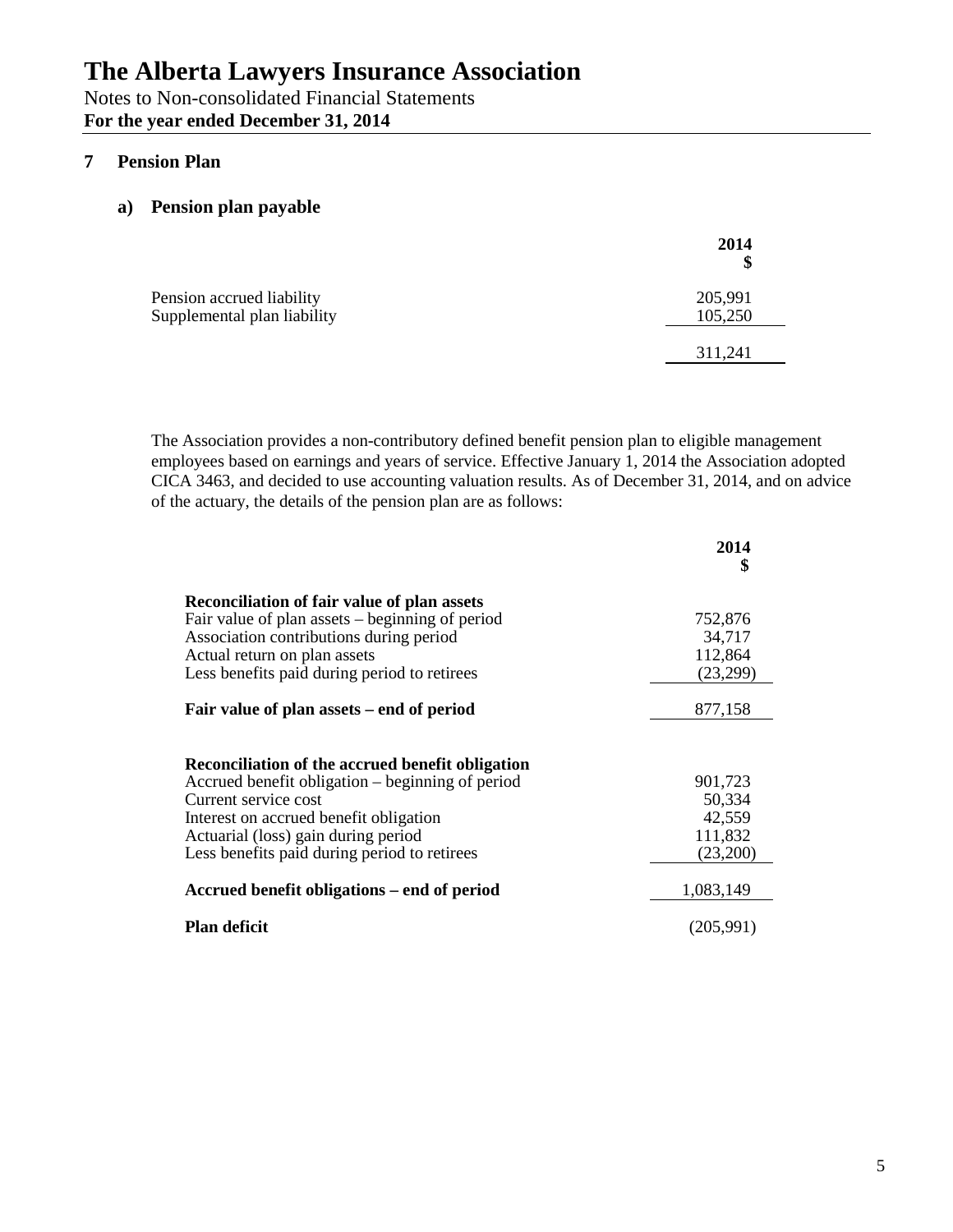## Notes to Non-consolidated Financial Statements

**For the year ended December 31, 2014**

|                                                                                    | 2014<br>\$ |
|------------------------------------------------------------------------------------|------------|
| <b>Pension cost</b>                                                                |            |
| Current service cost                                                               | 50,334     |
| Interest cost on accrued benefit obligation                                        | 42,559     |
| Actual return on plan assets                                                       | (112, 864) |
| Amortization of past service cost                                                  |            |
| Net actuarial (gains) losses                                                       | 111,832    |
| Pension cost recognized during period                                              | 91,861     |
| <b>Accrued benefit asset</b>                                                       |            |
| Beginning balance – Accrued benefit liability                                      |            |
| Adjustment for transition to CICA 3463 Jan 1, 2014                                 | (148, 847) |
| Plus contributions in the period                                                   | 34,717     |
| Less pension cost during period                                                    | (91, 861)  |
| Ending balance – Accrued benefit liability                                         | (205, 991) |
| <b>Reconciliation of accrued benefit liability</b><br>Funded status (plan deficit) | (205,991)  |
| Unamortized net actuarial loss                                                     |            |
| <b>Accrued benefit liability</b>                                                   | (205,991)  |

### **Plan assets**

The plan assets are invested in a variety of financial instruments from money market to primarily a mix of fixed income and equity securities.

| Fixed income              | 31%   |
|---------------------------|-------|
| Foreign equities          | 44%   |
| Canadian equity           | 17%   |
| Cash and cash equivalents | 8%    |
|                           | 100\% |

#### **Assumptions**

The actuary used the following rates in their calculations:

|                                                  | 2014  |
|--------------------------------------------------|-------|
| Discount rate $-$ beginning of period            | 4.65% |
| Discount rate $-$ end of period                  | 3.85% |
| Expected long-term rate of return on plan assets | 5.75% |
| Rate of compensation increase                    | 3.50% |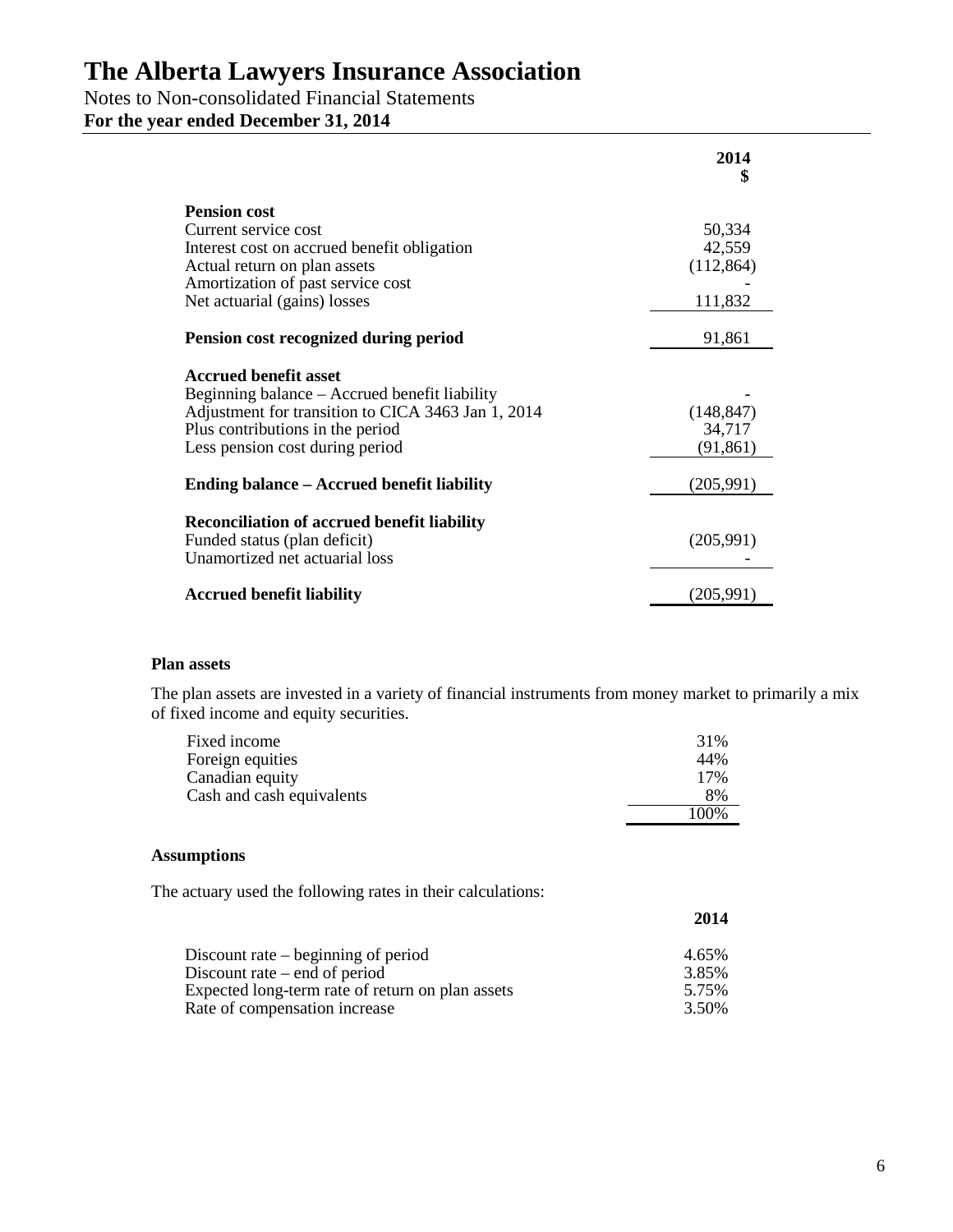Notes to Non-consolidated Financial Statements

**For the year ended December 31, 2014**

#### **a) Supplemental Retirement Plan**

The Association provides to eligible management employees a non-funded Supplemental Retirement Plan (SRP). The SRP is based on earnings and years of service, and has been implemented to top-up the pension payments for those that are above the Canada Revenue Agency maximum.

|                                                                                                                                                                                                                                                         | 2014                                        |
|---------------------------------------------------------------------------------------------------------------------------------------------------------------------------------------------------------------------------------------------------------|---------------------------------------------|
| Reconciliation of the accrued benefit obligation<br>Accrued benefit obligation – beginning of period<br>Current service cost<br>Interest on accrued benefit obligation<br>Actuarial loss during period<br>Less benefits paid during period for retirees | 56,049<br>5,419<br>2,732<br>41,050<br>$(-)$ |
| Accrued benefit obligation – end of period                                                                                                                                                                                                              | 105,250                                     |
| <b>Pension cost</b><br>Current service cost<br>Interest cost on accrued benefit obligation<br>Net actuarial losses                                                                                                                                      | 5,419<br>2,732<br>41,050                    |
| Pension cost recognized during period                                                                                                                                                                                                                   | 49,201                                      |
| <b>Accrued benefit liability</b><br>Beginning balance – accrued benefit liability<br>Adjustment for transition to CICA 3463 on Jan 1, 2014<br>Plus contributions in the period<br>Less pension cost recognized during period                            | (56,049)<br>(49,201)                        |
| Ending balance – Accrued benefit liability                                                                                                                                                                                                              | (105, 250)                                  |
| <b>Reconciliation of accrued benefit liability</b><br>Funded status (plan deficit)<br>Unamortized net actuarial loss                                                                                                                                    | (105, 250)                                  |
| <b>Accrued benefit liability</b>                                                                                                                                                                                                                        | (105, 250)                                  |

### **8 Related party transactions**

As described in note 5 the Association is a wholly owned subsidiary of the Law Society. During the year, the Association paid the Law Society an amount of \$1,860,000 (December 2013 – \$1,692,000) for management fees. The balance due from the Law Society at December 31 of \$10,336 (December 2013 – \$86,133) is noninterest bearing and due on demand.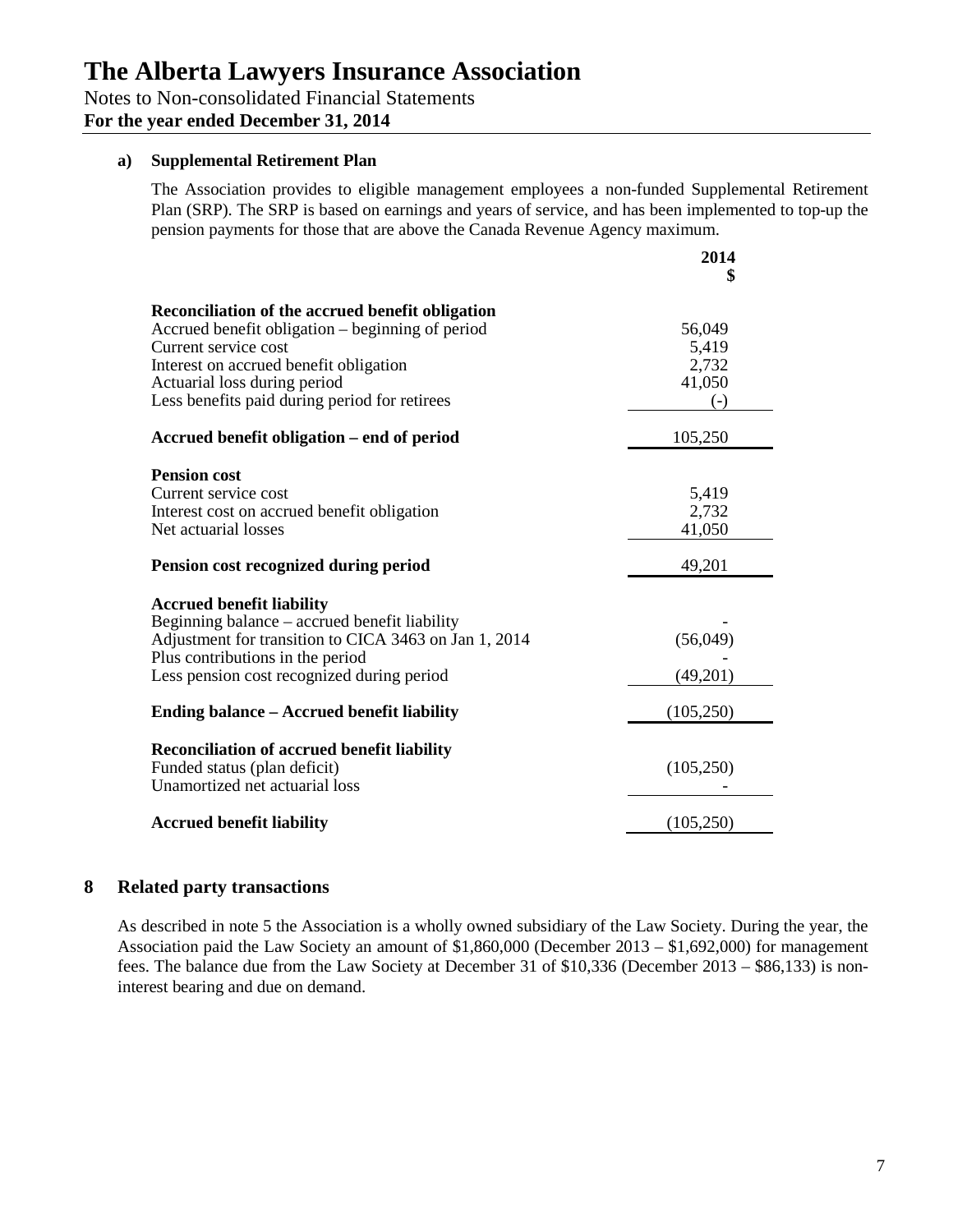Notes to Non-consolidated Financial Statements

**For the year ended December 31, 2014**

Prior to the July 1, 2014 commencement of the operations of the Exchange, the Association provided \$5 million in contributed capital to the Exchange. This amount has been recorded as a reduction in the Association's unrestricted net assets in the current year. During the year, the Association paid the Exchange \$3,969,850 for insurance premiums of which \$1,984,925 was expensed during the year and the balance of \$1,984,925 was recorded as prepaid expense. The Exchange paid the Association \$100,000 for management fees during the year. The Association manages claims for the Exchange.

The elected Benchers of the Law Society and the Advisory Board include members drawn from law firms across the province. These law firms may at times be engaged by the Association in the normal course of business. During the year ended December 31, 2014, expenses of \$2,146,284 (December 31, 2013 - \$5,943,820) were incurred with these law firms. The Benchers and Advisory Board members are not involved in retaining these firms.

1452597 Alberta Ltd. ("1452597") is a wholly owned subsidiary of the Association and was incorporated on February 12, 2009 under the Business Corporations Act. Share capital of \$1 consists of 100 common shares.

The sole purpose of 1452597 is to hold real property obtained under the terms of a claim settlement regarding the Association's insurance coverage for insured lawyers. The claim will be concluded by selling the property and transferring the net proceeds to the Association at which time 1452597 will be wound up.

The Association does not consolidate the results of 1452597 in its financial statements as permitted by CPA 4450 "Reporting Controlled and Related Entities by Not-for-Profit Organizations" and CPA 4460 "Disclosure of Related Party Transactions". A summary of 1452597's financial information at December 31 is as follows:

|                                                                               | December 31,<br>2014<br>\$ | <b>December</b><br>2013<br>\$ |
|-------------------------------------------------------------------------------|----------------------------|-------------------------------|
| Assets                                                                        | 530,372                    | 530,354                       |
| Liabilities                                                                   | 563,079                    | 554,537                       |
| Net assets                                                                    | (32,707)                   | (24, 183)                     |
| Expenses                                                                      | 8,251                      | 5,307                         |
| Deficiency of revenues over expenditures                                      | (8,251)                    | (5,307)                       |
| Cash flows from operating activities<br>Increase in cash and cash equivalents |                            |                               |

### **9 Financial instruments**

#### **Interest rate risk**

Treasury bills have a maturity date within a year from the balance sheet date and bear an interest rate of 0.89% (December 2013 – 0.90%).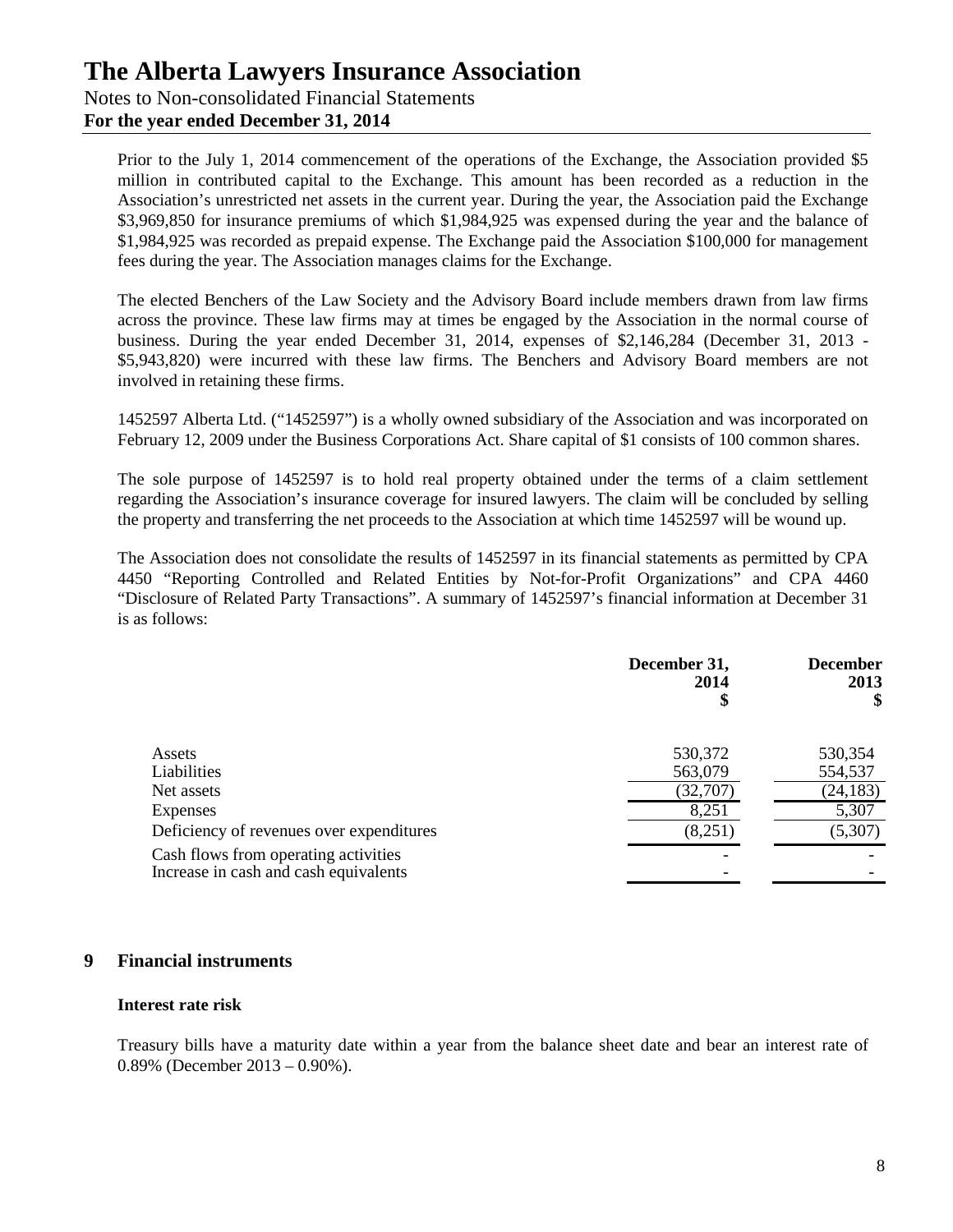Notes to Non-consolidated Financial Statements

## **For the year ended December 31, 2014**

The Association is exposed to interest rate fluctuations on its floating rate long-term debt. Included in investments are fixed income bonds in the amount of \$53,244,443 (December 2013 – \$57,190,058). The maturity dates and interest rate ranges are as follows:

| Maturity dates (from balance sheet date)                                                       | <b>Interest rate</b><br>range                         | <b>Market</b><br>value                | <b>Interest rate</b><br>range                         | <b>Market</b><br>value                 |
|------------------------------------------------------------------------------------------------|-------------------------------------------------------|---------------------------------------|-------------------------------------------------------|----------------------------------------|
|                                                                                                | December 2014                                         |                                       | December 2013                                         |                                        |
| Within five years<br>Greater than five years but less than ten years<br>Greater than ten years | $1.824 - 5.68\%$<br>$2.40 - 4.15%$<br>$3.50 - 4.70\%$ | 14,657,525<br>33,206,620<br>5,380,298 | $1.33 - 4.80\%$<br>$2.65 - 5.68\%$<br>$2.50 - 4.70\%$ | 19,843,706<br>25,994,960<br>11,351,392 |
|                                                                                                |                                                       | 53,244,443                            |                                                       | 57,190,058                             |

The Association manages the interest rate risk on fixed income bonds by engaging an investment manager who operates subject to investment parameters designed to mitigate this risk.

### **Price risk**

The investments of the Association are subject to price risk because changing interest rates impact the market value of the fixed rate investments, general economic conditions affect the market value of equity investments and currency exchange rates impact the market value of the investments denominated in currencies other than the Canadian dollar. The risk is mitigated by engaging an investment manager for the long term portfolio investments and by investing other funds in short term fixed rate products with high credit ratings.

### **Credit risk**

The Association, in the normal course of business, is exposed to credit risk from its customers. The Association's financial assets that are exposed to credit risk consist primarily of accounts receivable. The Association manages credit risk by maintaining bank accounts with reputable financial institutions, only investing in securities that are liquid, highly rated and traded in active markets and by insuring accounts receivable are small and from reputable, credit-worthy members/organizations.

### **Liquidity risk**

The Association engages an investment manager to administer the investments it plans to hold for a long period of time. These investments are subject to liquidity risk if the Association is required to sell at a time that the market for these investments is unfavourable.

### **10 Equity in Canadian Lawyers Insurance Association**

Effective June 30, 2014, the Association withdrew as a subscriber to the Canadian Lawyers Insurance Association (CLIA), a reciprocal insurance exchange through which the law societies of ten provinces and territories (or their associated liability insurance entities) entered into agreements of mutual indemnification. Separate reserves are maintained by CLIA with respect to risks assumed by each member of the exchange. The Association will maintain an interest in surpluses in these reserves until such time that the Association and CLIA reach mutually agreeable terms of winding up claims that existed prior to July 1, 2014. CLIA